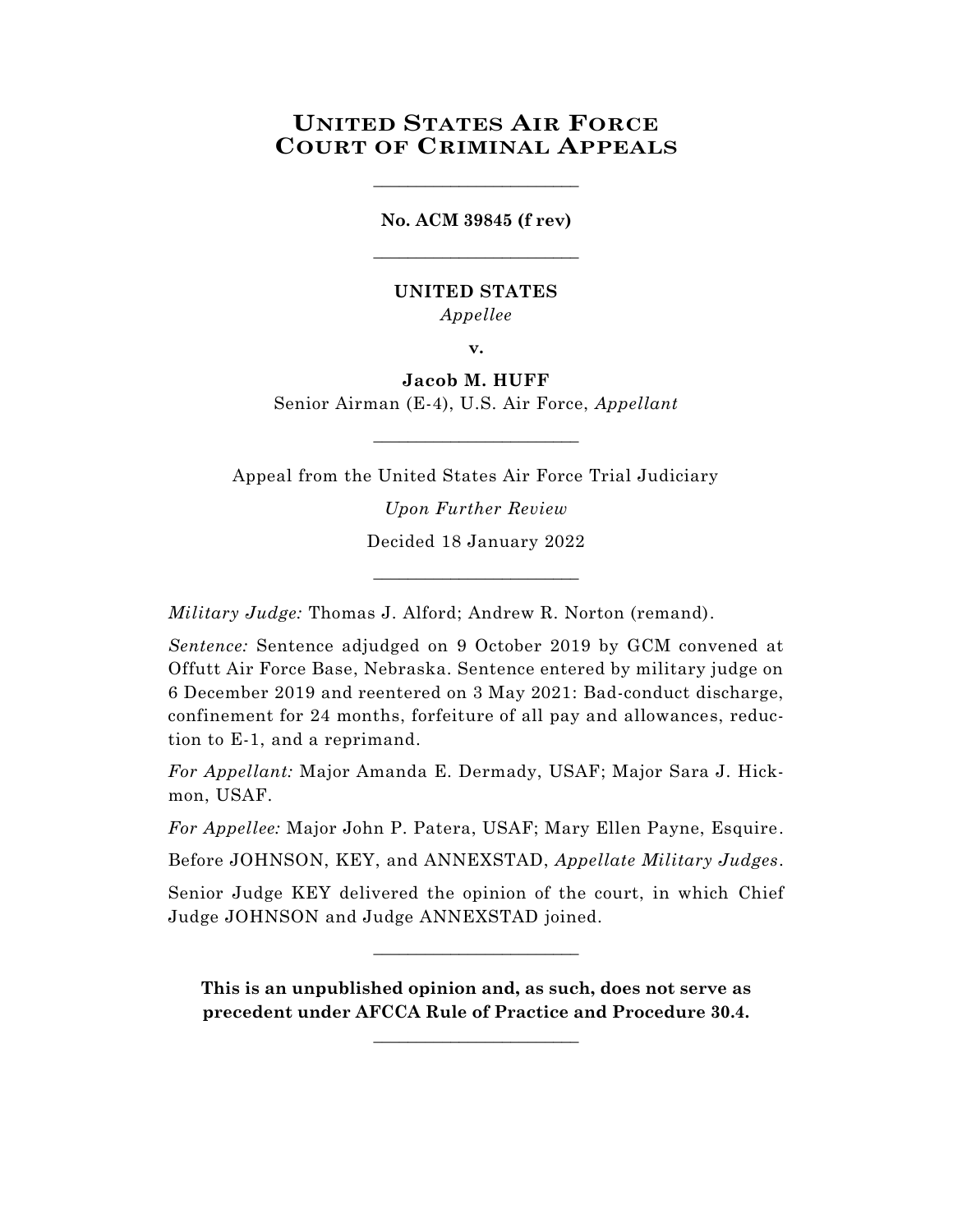### KEY, Senior Judge:

l

A military judge sitting as a general court-martial convicted Appellant, in accordance with his pleas and pursuant to a pretrial agreement, of two specifications of possessing child pornography and two specifications of viewing child pornography, all in violation of Article 134, Uniform Code of Military Justice (UCMJ), 10 U.S.C. § 934.<sup>1,2</sup> The military judge sentenced Appellant to a bad-conduct discharge, confinement for 24 months, forfeiture of all pay and allowances, reduction to the grade of E-1, and a reprimand.

Appellant's case is before us for a second time. Appellant raised four issues when this case was originally presented to us, one of which asserted that the convening authority erred by not taking action on Appellant's sentence as required by Executive Order 13,825, § 6(b), 83 Fed. Reg. 9889, 9890 (8 Mar. 2018), and Article 60, UCMJ, 10 U.S.C. § 860 (*Manual for Courts-Martial*, *United States* (2016 ed.)). In an earlier opinion, this court agreed with Appellant and remanded his case to the Chief Trial Judge, Air Force Trial Judiciary, for corrective action. *See United States v. Huff*, No. ACM 39845, 2021 LEXIS 168, at \*9–10 (A.F. Ct. Crim. App. 8 Apr. 2021) (unpub. op.). The convening authority subsequently approved Appellant's sentence, resulting in a new entry of judgment. Another assignment of error raised by Appellant was that the entry of judgment was erroneous in that it did not reflect a charge and its specification alleging sexual assault had been withdrawn and dismissed *with prejudice*. We note this aspect of the entry of judgment was addressed during the remand. Because the entry of judgment now reflects the dismissal with prejudice, this assignment of error is moot, and we now turn to Appellant's remaining two issues: (1) whether certain language should be excepted from two specifications; and (2) whether the military judge erred by admitting a certain exhibit over defense objection. We agree, in part, with Appellant regarding the first of these issues, and we take corrective action in our decretal paragraph. Finding no further error materially prejudicial to Appellant's substantial rights, we affirm the findings, as modified, and sentence as reassessed.

<sup>1</sup> References to the punitive articles of the UCMJ are to the *Manual for Courts-Martial, United States* (2016 ed.). Unless otherwise specified, all other references to the UCMJ, the Military Rules of Evidence, and the Rules for Courts-Martial are to the *Manual for Courts-Martial, United States* (2019 ed.).

<sup>2</sup> Pursuant to the terms of the pretrial agreement, the Government withdrew and dismissed one charge and its specification of sexual assault charged as a violation of Article 120, UCMJ, 10 U.S.C. § 920.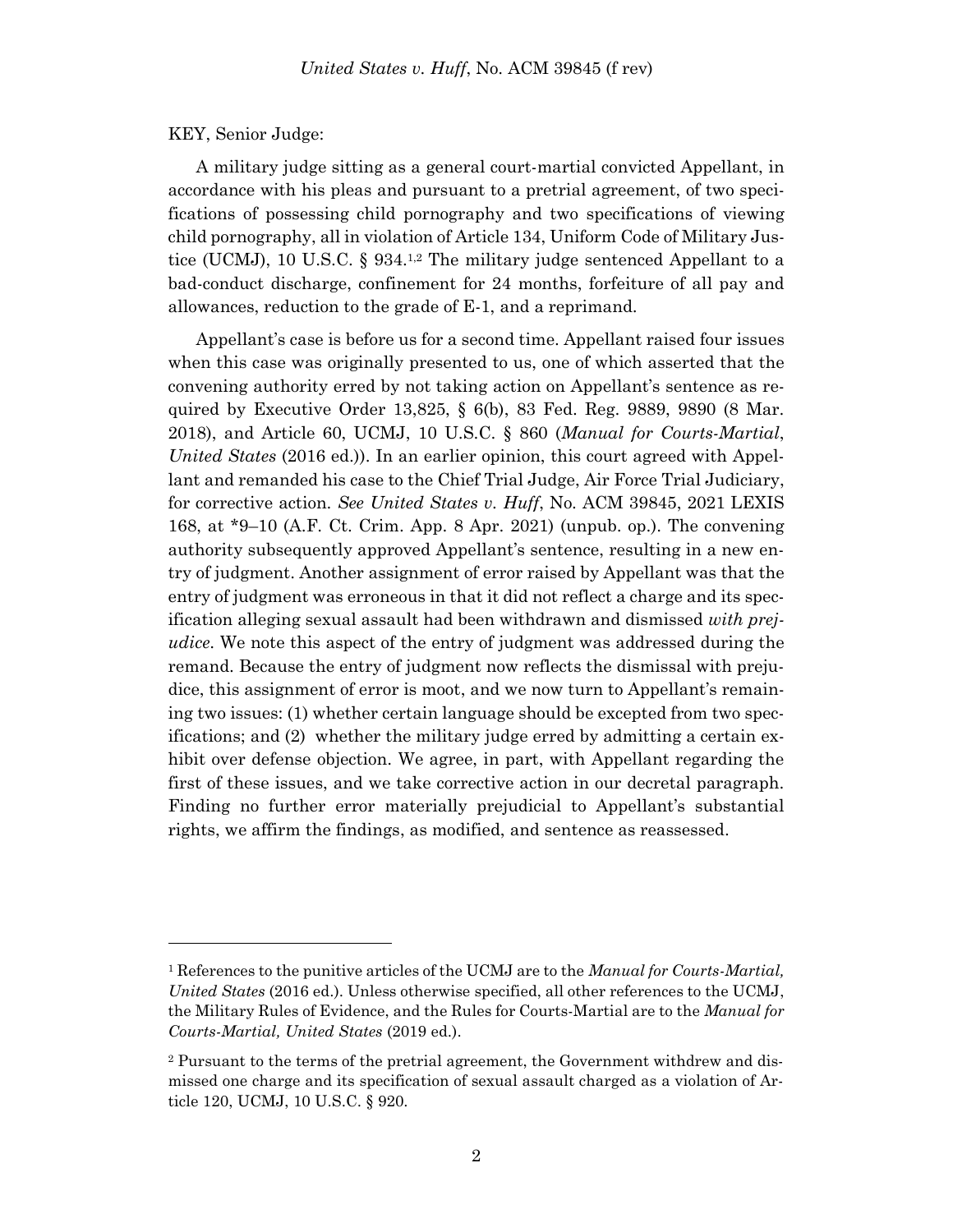#### **I. BACKGROUND**

Appellant enlisted in the Air Force in August 2011 and married in September 2015. Over a period of about two years, Appellant and his wife, Ms. AH, downloaded and viewed child pornography together while Appellant was stationed at Royal Air Force Mildenhall, United Kingdom. To do so, they used a laptop computer which Appellant backed up at some point to an external hard drive. After he backed up the laptop, but while still living in the United Kingdom, Appellant deleted the pornography off the computer. From then on, he used his mobile phone to download and view child pornography.

In March 2016, Appellant and Ms. AH moved from the United Kingdom to Nebraska pursuant to Appellant's military orders, and they had a son together in June 2017. While living in Nebraska, Appellant continued to use his phone to access child pornography. Late in 2017, he sold the laptop, but he retained the external drive which contained the backed-up data.

In August 2018, Ms. AH moved out of the off-base home she shared with Appellant in Nebraska, and Appellant filed for divorce a few weeks later. The following month, Ms. AH told military authorities Appellant had sexually assaulted her, and in making that complaint, she disclosed that Appellant possessed child pornography. When Appellant was called in for questioning, he consented to a search of his phone and his house, leading to the discovery of child pornography on his phone and two external hard drives. Investigators found 3,446 images and 15 videos of "suspected child pornography and child erotica" on the three devices; they also determined Appellant had input search terms associated with child pornography into Internet search engines. An extended online conversation between Appellant and Ms. AH—which took place from October to November 2014, before they were married—was also discovered. In the conversation, Appellant and Ms. AH fantasize about sexually assaulting children they might one day have and discuss their efforts at finding child pornography on the Internet.

### **II. DISCUSSION**

### **A. Possession and Viewing of Videos in Nebraska**

Appellant was charged with both possessing and viewing child pornography in the United Kingdom as well as in Nebraska. As a result, he faced four total specifications—one specification of possession and one specification of viewing for each location. The United Kingdom specifications were charged as occurring between on or about 25 June 2014 and on or about 9 March 2016, while the Nebraska specifications were charged as occurring between on or about 10 March 2016 and on or about 28 November 2018. Each of these specifications alleges Appellant either possessed or viewed "images and videos." On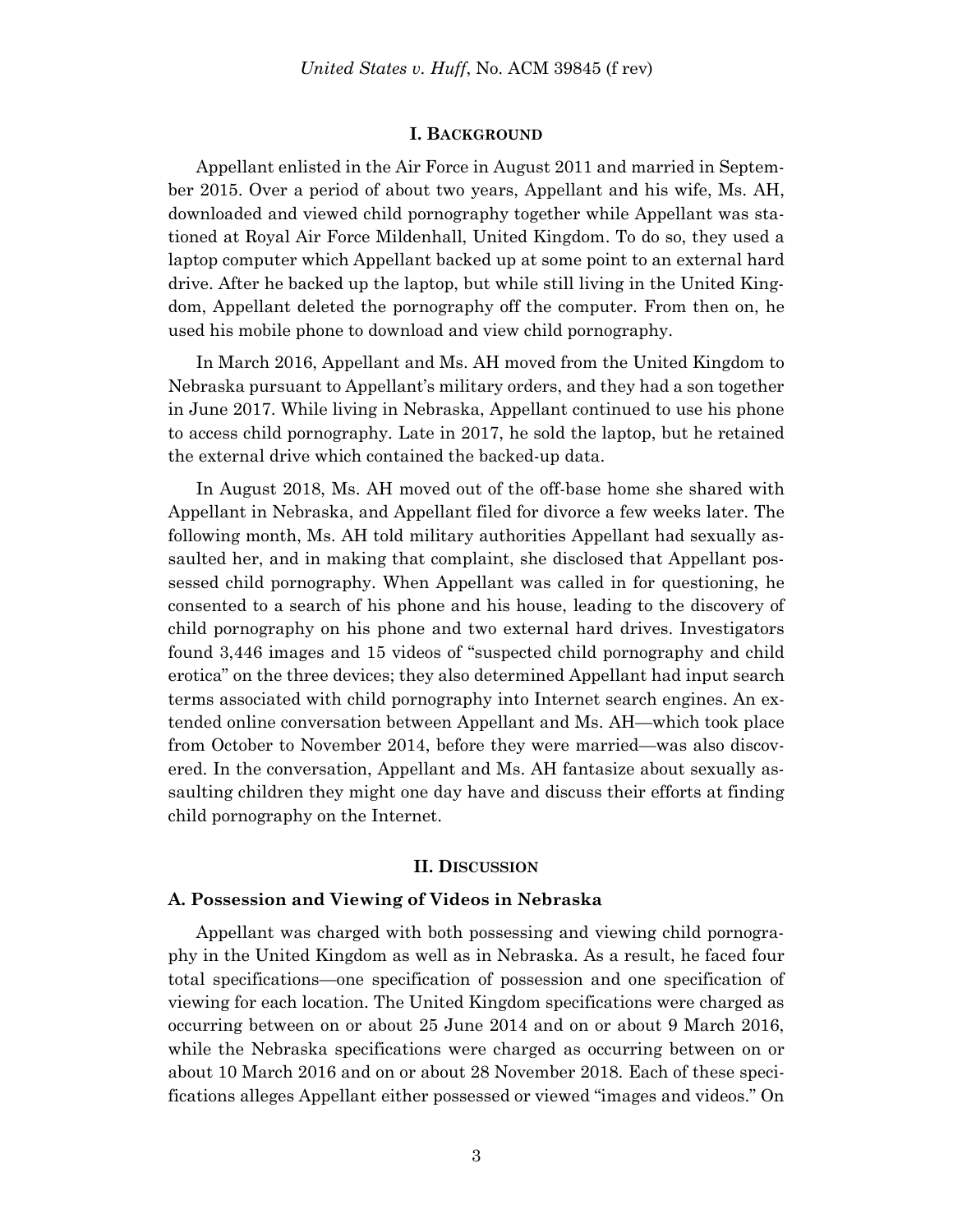appeal, Appellant contends the evidence supports a conclusion that he only possessed and viewed images in Nebraska; he asks us to except and dismiss the words "and videos" from the two Nebraska specifications.

# **1. Additional Background**

According to the stipulation of fact that Appellant agreed to, two external hard drives were seized during a search of Appellant's house in Nebraska. The first of these drives contained 15 video files and more than 2,500 images of "suspected child pornography and child erotica" found in subfolders and the unemptied recycling bin on the drive. The second drive contained a backup file which included a single video and more than 1,300 images of "suspected child pornography and child erotica," many of which were duplicates of the images found on the first hard drive. Appellant's mobile phone contained 90 thumbnail images of "suspected child pornography," but no videos.

The stipulation further explains that of all the images and videos of "suspected child pornography and child erotica," 601 images and a video amounted to "known" child pornography, according to "hash sets" obtained from ProjectVic, an organization which apparently develops technologies available to law enforcement to use in investigating allegations of sexually exploitative conduct. Only one image on Appellant's devices resulted in a National Center for Missing and Exploited Children (NCMEC) "hit." Similar to ProjectVic, NCMEC assists law enforcement entities with identifying victims featured in child pornography.

At Appellant's court-martial, the Government introduced Prosecution Exhibit 2, a disc which contained 26 images and seven videos. The parties stipulated that these were "a sampling of the pictures and videos" found on Appellant's three devices. Specifically, seven images and all seven videos were from Appellant's first external drive; five images were from the backup file on the second drive; and the remaining images were thumbnail images from Appellant's phone. Although Appellant stipulated he possessed and viewed images and videos of child pornography in both the United Kingdom and in Nebraska, the stipulation does not explain if any of the images and videos in Prosecution Exhibit 2 were among those identified by either ProjectVic or NCMEC as "known" child pornography. The parties also did not stipulate that the images in Prosecution Exhibit 2 actually amounted to child pornography.

During his providence inquiry, Appellant told the military judge that while he was stationed at Royal Air Force Mildenhall, he would download child pornography with his laptop and either save it on the computer itself or "mov[e] it over to an external hard drive," and Ms. AH would do the same. Appellant was not precise in terms of the number or types of files he downloaded. For example, with respect to the United Kingdom possession specification, Appellant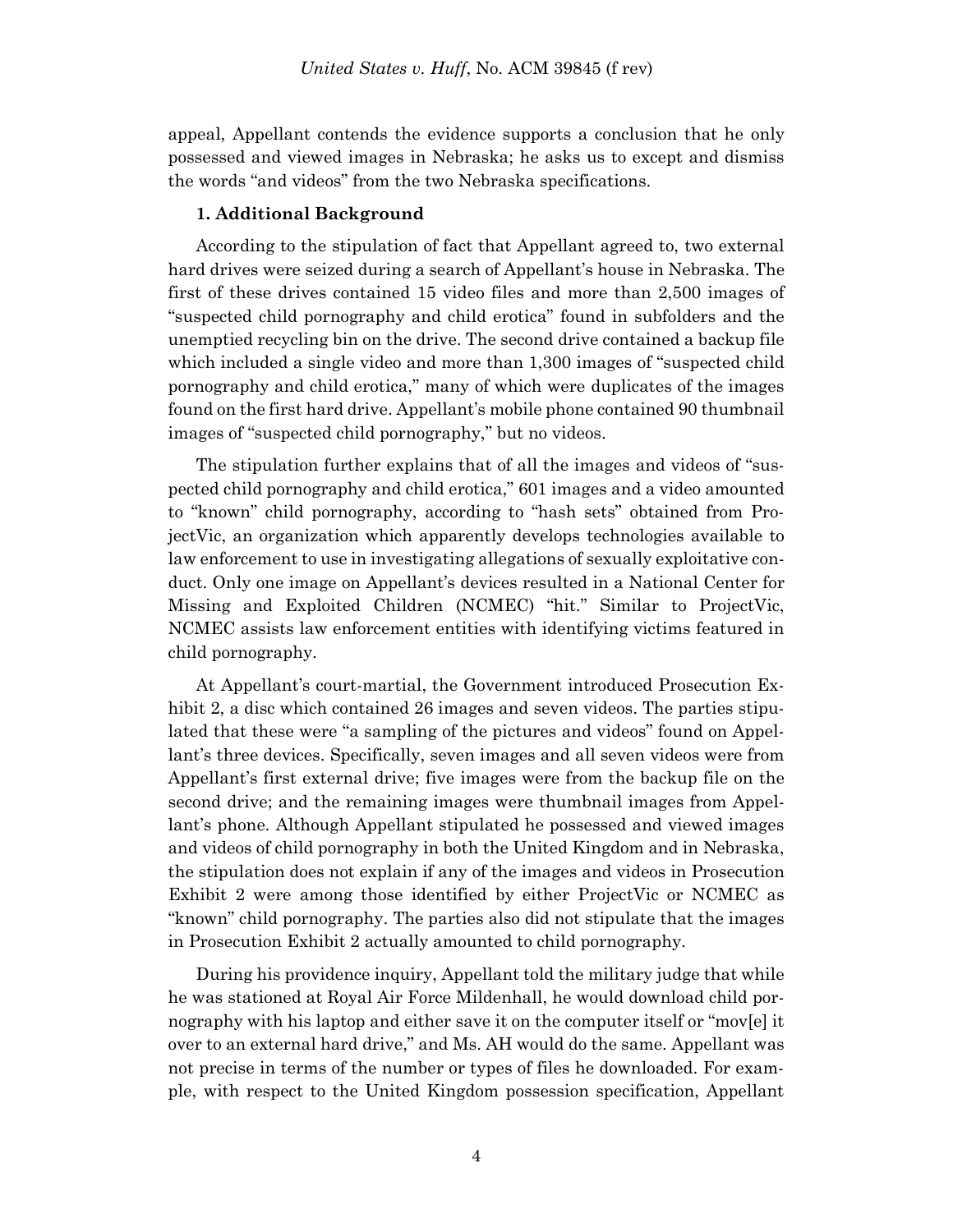referred at one point to "the photos and videos" he had downloaded, which included "some videos of seemingly underage girls touching their genitals." Appellant followed up on this statement by telling the military judge, "I knew when I downloaded it that it was child pornography."

Later, however, the military judge asked Appellant approximately how many videos and images of child pornography he possessed while he was in the United Kingdom, and Appellant answered, "Sir, I know that I possessed at least one, but I don't know the exact number." The military judge asked, "At least one what, image or video?" Appellant replied, "Image and video." The military judge then asked, "At least one image and at least one video?" Appellant answered, "Yes, sir," and then said, "I only remember one video, but I would say the images would be at least 15." The military judge asked Appellant to describe "the video" Appellant remembered and Appellant did so. At one point during this discussion, Appellant said, "I remember a few videos, but I wasn't exactly sure if they were under age or not." As the inquiry into the United Kingdom offenses continued, the military judge repeatedly referred to "images and videos," and Appellant did not indicate that those references to "videos" in the plural were inaccurate.

Appellant told the military judge he deleted the files off of his laptop before moving to Nebraska because he wanted to be "done with the child pornography." The military judge asked Appellant if there was some reason he kept the pornography on the external hard drive, and Appellant said, "I think at one point it automatically backed up onto that hard drive, and I never really double-checked. . . . I didn't know exactly, like, what had been transferred to the hard drive, but I knew that some stuff was transferred to the hard drive."

As for the Nebraska possession specification, Appellant explained he and his wife accessed child pornography there "on a few occasions," but that he did "not remember every image or video that [they] accessed." He acknowledged he had maintained control of and access to the devices upon which he had stored child pornography while he was in the United Kingdom and transported those devices to Nebraska. When asked by the military judge if Appellant had the images deleted from the laptop on an external hard drive while living in Nebraska, Appellant said he did, but that he "had forgotten that they were there." Appellant explained that he had never accessed the hard drives<sup>3</sup> after leaving the United Kingdom, that "[t]hey kind of just stayed in storage," and that he only learned child pornography was still on the drives when agents of the Air Force Office of Special Investigations told him what they had found.

l

<sup>3</sup> Up until this point in the providence inquiry, Appellant and the military judge had only referred to a single hard drive.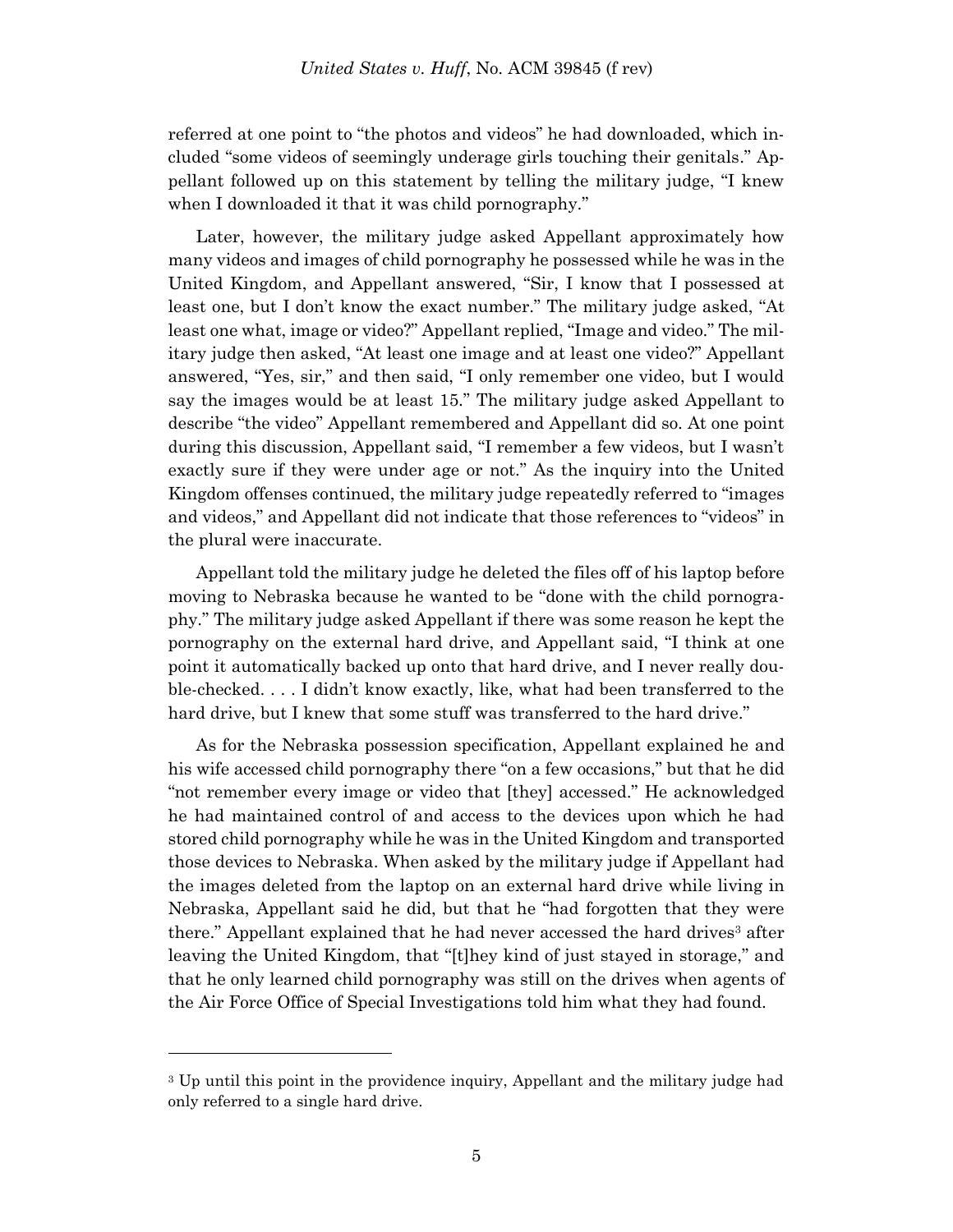After Appellant disavowed accessing the hard drives while he lived in Nebraska, the military judge remarked, "So mainly when we're talking about possession of child porn here, it's going to be on this . . . cell phone?" Appellant answered affirmatively. From there, the military judge began asking Appellant about the thumbnail images taken from his phone, none of which Appellant said he remembered. Appellant said he would use his phone to view images and then save them to his phone, sometimes with his wife and sometimes by himself. The military judge asked, "And what were those—and these were in the form of what? JPEGs, again, type images?" Appellant answered, "Yes, sir." Shortly thereafter, the military judge asked, "And this was just images, not videos?" Appellant responded, "From what I remember, yes." From then on, the military judge only asked Appellant about possessing "images" and did not refer to any videos.

When asked about the Nebraska viewing specification, Appellant said, "[O]f all the pictures that I remember, I viewed them before I downloaded them." The military judge asked, "So each of the pictures that you possessed on your phone, you also viewed those pictures?" Appellant answered affirmatively. After a few more questions, the military judge asked, "And the form of those visual depictions, again, that you viewed, not videos, these were just still images?" Appellant again answered affirmatively. Throughout the rest of the providence inquiry on this specification, the military judge only referred to "images" and "depictions," and not "videos."

# **2. Law**

We review a military judge's decision to accept a guilty plea for an abuse of discretion. *United States v. Riley*, 72 M.J. 115, 119 (C.A.A.F. 2013) (citing *United States v. Inabinette*, 66 M.J. 320, 322 (C.A.A.F. 2008)). A military judge may only accept a guilty plea after first ensuring there is a factual basis for that plea. Rule for Courts-Martial (R.C.M.) 910(e); *United States v. Care*, 40 C.M.R. 247, 253 (1969). A military judge abuses his or her discretion by accepting a guilty plea "without an actual factual basis to support it." *United States v. Price*, 76 M.J. 136, 138 (C.A.A.F. 2017) (citing *United States v. Weeks*, 71 M.J. 44, 46 (C.A.A.F. 2012)). "[A] military judge must elicit actual facts from an accused and not merely legal conclusions." *Id*.

Under Article 66(d), UCMJ, 10 U.S.C. § 866(d), we may affirm only so much of the findings and sentence that are correct in law and fact and, based on the entire record, should be approved. In performing our review, we are permitted to narrow the scope of a conviction in order to render it legally and factually sufficient. *See United States v. English*, 79 M.J. 116, 120 (C.A.A.F. 2019) (citing *United States v. Piolunek*, 74 M.J. 107, 112 (C.A.A.F. 2015)).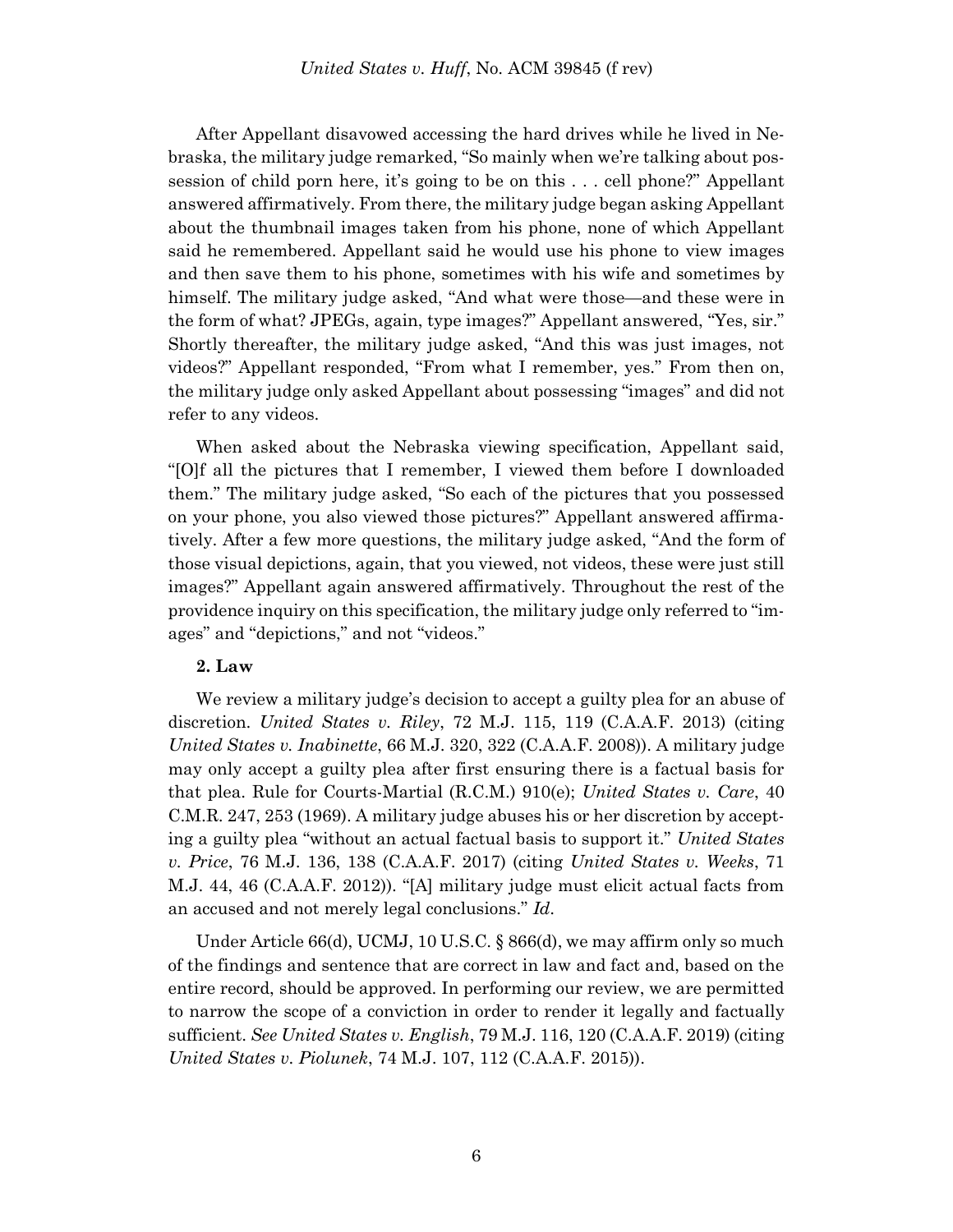### **3. Analysis**

l

Appellant argues on appeal that the military judge failed to elicit a sufficient factual basis to establish that he possessed and viewed *videos* of child pornography while he was in Nebraska. He does not explicitly ask us to find his pleas improvident. Instead, he asks us to except the words "and videos" from two specifications of Charge II: Specification 3 (possession of child pornography) and Specification 4 (viewing child pornography).

We find no support in the record for Appellant's claim with respect Specification 3. Appellant's hard drives were seized while he was living in Nebraska, and Appellant stipulated that the seven videos included in Prosecution Exhibit 2 were found on one of the hard drives.<sup>4</sup> Appellant also explained that he not only saved child pornography on at least one of the hard drives, he employed one of them to back up the laptop he used to seek out child pornography. He told the military judge he brought the drives with him to Nebraska from the United Kingdom, and the subsequent forensic analysis corresponds with Appellant's explanation in that child pornography was found both in subfolders on one drive and in a backup file on the other. Appellant admitted to possessing both images and videos of child pornography in Nebraska, and the record amply supports his admissions before the military judge. The fact Appellant might not specifically recall which videos were placed on the hard drives is not dispositive. *See, e.g.*, *United States v. Jones*, 69 M.J. 294, 299 (C.A.A.F. 2011) ("If an accused is personally convinced of his guilt based upon an assessment of the [G]overnment's evidence, his inability to recall the specific facts underlying his offense without assistance does not preclude his guilty plea from being provident."). In the end, Appellant admitted to possessing the videos, and forensic analysis of his hard drives corroborated that admission. Thus, we will not disturb Specification 3.

We reach a different conclusion with regards to Specification 4. While Appellant stipulated that he viewed both digital images and videos of child pornography in Nebraska, his providence inquiry only supported a viewing of images. Indeed, the military judge squarely asked Appellant if he was referring to images or videos when Appellant discussed saving pictures to his phone. The military judge asked, "And this was just images, not videos?" Appellant replied, "From what I remember, yes." Thereafter, the military judge only referred to images with respect to what Appellant viewed while he was in Nebraska. According to Appellant, he never viewed anything on the hard drives after he

<sup>4</sup> We have reviewed Prosecution Exhibit 2 and determined that it does include videos of child pornography.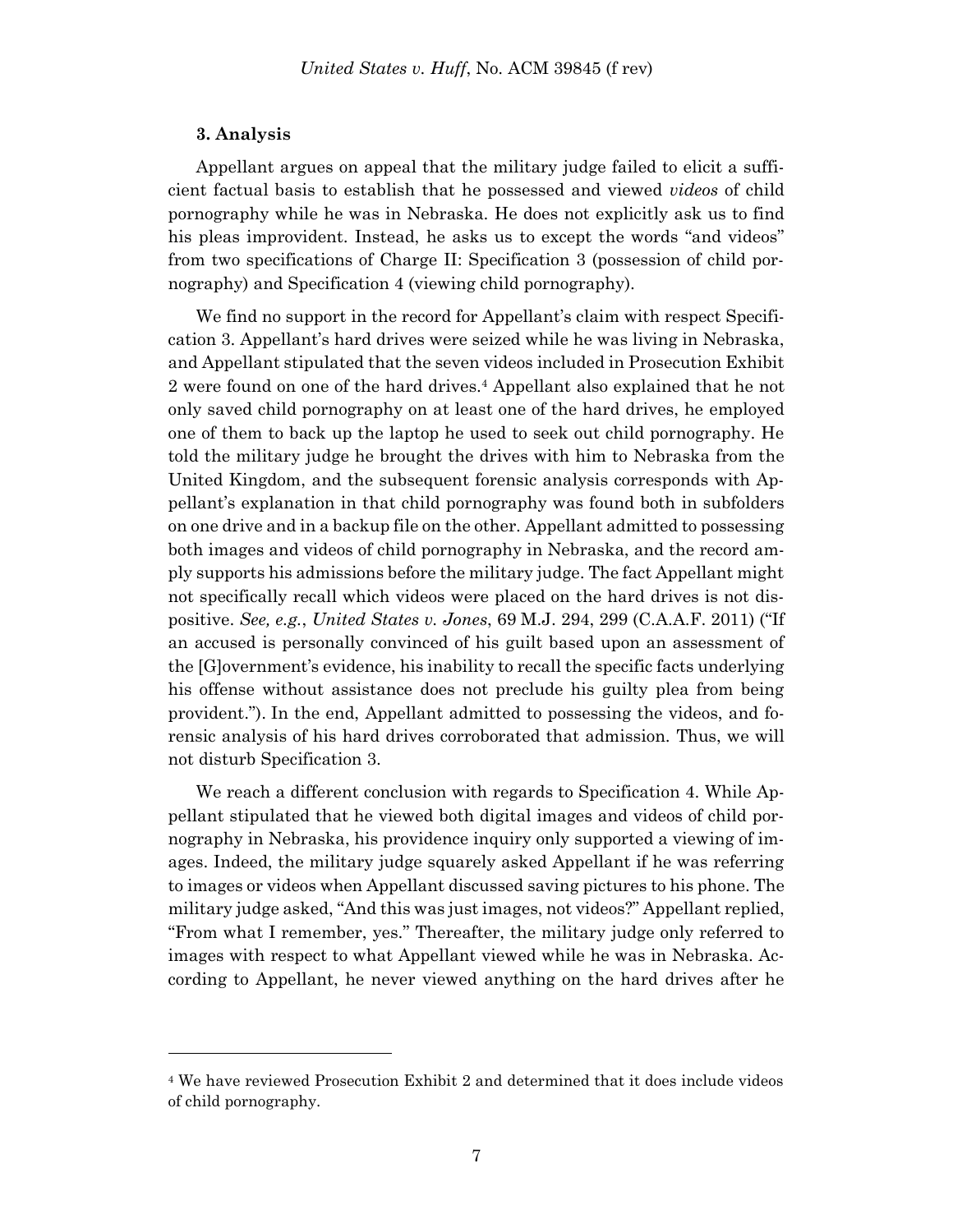moved to Nebraska, so there is very little in the record from which we could conclude Appellant, in fact, watched videos of child pornography in Nebraska.

Appellant's admission that he viewed both images and videos of child pornography in Nebraska is found in one of four short paragraphs in the stipulation in which Appellant simply admits to each of the four specifications of Charge II. Such a stipulation is more akin to a legal conclusion than a factual basis for his plea, and there is no other reference in the stipulation to him viewing videos of child pornography in Nebraska.<sup>5</sup> Despite Appellant's admission in the stipulation, Appellant seemingly took a different stance before the military judge during the "just images" exchange. One possible interpretation of Appellant's answer was that Appellant was saying he only *saved* images to his phone, and not videos. The military judge, however, not only did not clarify the matter, but stopped asking Appellant whether he viewed videos at all in Nebraska, focusing instead on images. Moreover, we see little else in the providence inquiry supporting the conclusion Appellant was viewing videos as well as still images of child pornography on his phone.

Based on our authority under Article 66(d), UCMJ, we will set aside and dismiss the words "and videos" from Specification 4 of Charge II in our decretal paragraph. We have conducted an analysis of the totality of circumstances presented in this case, and we conclude we are able to reassess the sentence in accordance with the principles set forth in *United States v. Winckelmann*, 73 M.J. 11, 15–16 (C.A.A.F. 2013). Under the facts presented in this case, the matter of whether Appellant viewed both videos and images of child pornography in Nebraska or just images has no perceptible impact on the penalty landscape. Based upon the entire record, we are confident that the military judge would have imposed—and the convening authority would have approved—a sentence of at least that which was adjudged even in the absence of the words "and videos" from the one specification.

### **B. Sentencing Evidence**

l

Once the military judge convicted Appellant and the court-martial entered the sentencing phase, the military judge admitted the 2014 online conversation between Appellant and Ms. AH over the Defense's objection. Appellant contends the military judge abused his discretion in doing so.

# **1. Additional Background**

The conversation admitted as Prosecution Exhibit 3 consisted of approximately 235 messages, some 74 percent of which involved Appellant and Ms.

<sup>5</sup> We accept as true factual matters the parties agree to in stipulations of fact, but not necessarily legal conclusions found therein. *United States v. Simpson*, 81 M.J. 33, 36, n.3 (C.A.A.F. 2021).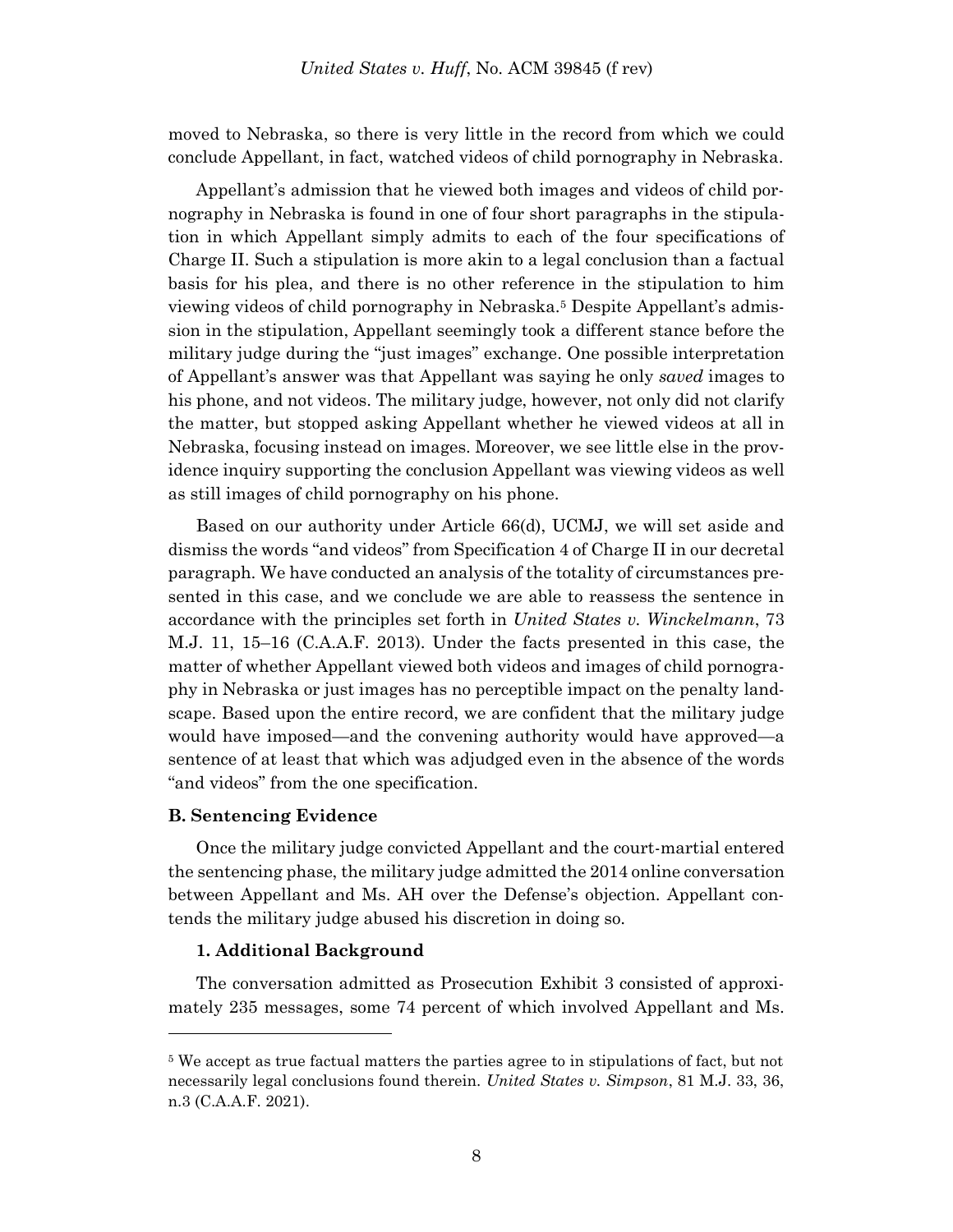AH fantasizing about sexually assaulting children—primarily children they might one day have together. In about 22 percent of the messages, the two generally expressed their interest in and efforts at finding child pornography online. While the messages about sexually assaulting children are graphic and lurid, the messages regarding online pornography—such as Appellant expressing his concern over Ms. AH's practice of creating member accounts on pornography sites because of the fees charged—are rather pedestrian in comparison.

In the stipulation of fact, the parties agreed the messages were, in fact, between Appellant and Ms. AH and had been recovered from devices seized from Appellant. The parties did not, however, stipulate to the admissibility of the conversation.

In objecting to the exhibit, Appellant argued that the messages neither resulted from nor were directly related to the conduct of which Appellant had been convicted. He also argued the messages were not relevant under Mil. R. Evid. 401 and should be excluded under Mil. R. Evid. 403 in light of their highly prejudicial nature. The Government argued the messages demonstrated Appellant's interest in young girls, as he and Ms. AH discussed their desire to obtain child pornography.

The military judge overruled the Defense's objection, finding it was appropriate for the Government to offer "evidence which places the offense in proper context," although he did not state his rationale for this conclusion. The military judge further concluded the messages were "relevant with at least the facts and circumstances of the offense" and amounted to "an aggravating circumstance directly relating to or resulting from the offenses to which [Appellant had] been found guilty." He said the probative value of the evidence was not substantially outweighed by any of the considerations in Mil. R. Evid. 403, but he did not place his analysis on the record.

In his unsworn statement, Appellant addressed the matter of Prosecution Exhibit 3. He said that before he and Ms. AH lived together, they would send each other sexually explicit messages, but that he had blocked this particular conversation "out of [his] brain, and when [he] saw it again in preparation for trial, [he] was mortified." He went on to explain that he had seen it as "fantasy talk" at the time, but now that he is a father, he "would never wish that kind of talk on anyone's child," and "[f]antasy or not, there's no distinction in [his] mind today." Appellant described the conversation as "disturbing" and told the military judge "there are not enough words to explain how deeply ashamed [he is]," but that he wanted to make it clear that he has "never thought of [his] son in that kind of way and never will." In his sentencing case, Appellant admitted a number of pictures of himself, many with his young son.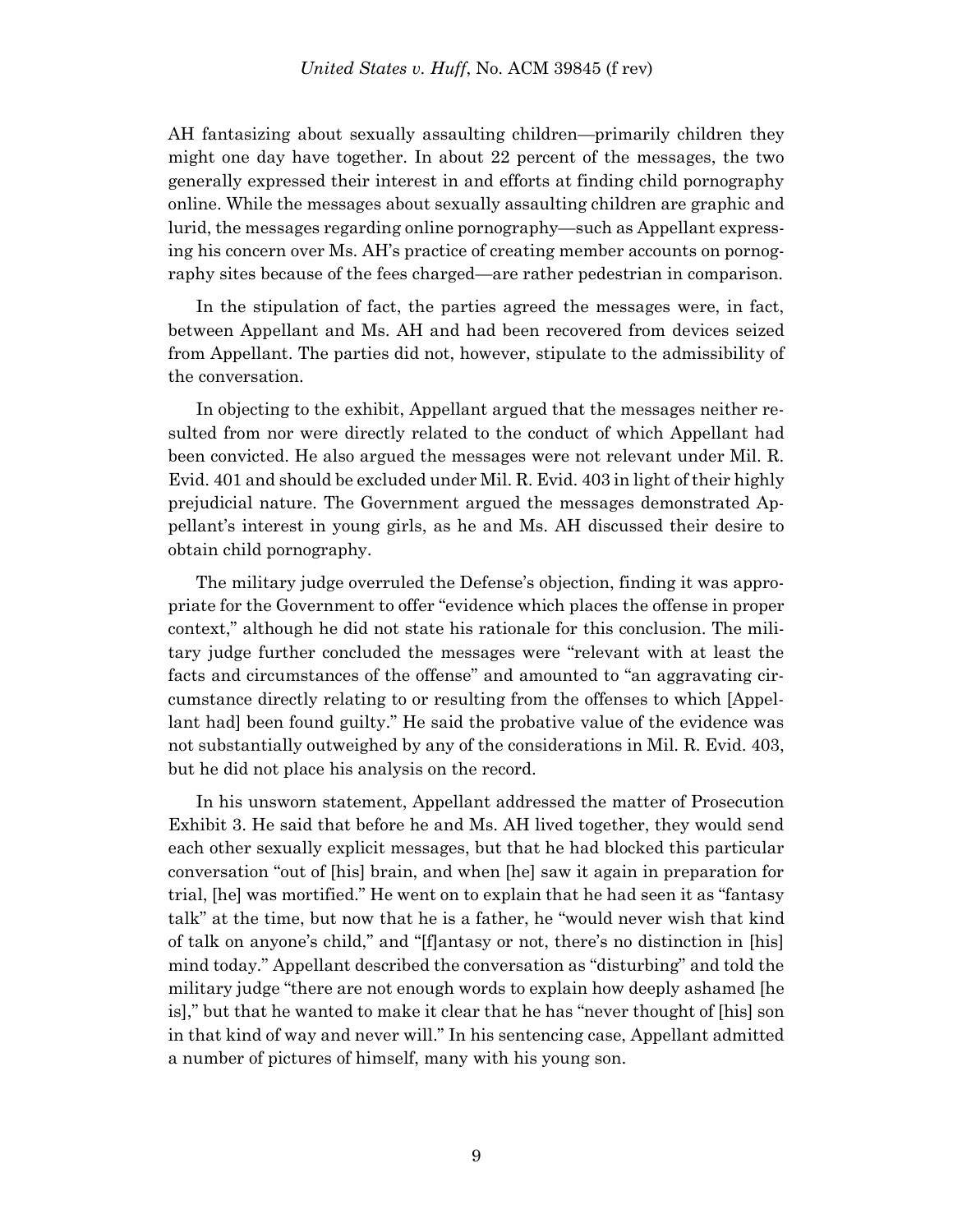Trial counsel's sentencing argument included brief references to the conversation in Prosecution Exhibit 3, but she only commented on the portions of the conversation related to Appellant's interest in child pornography; she did not comment on the assault-fantasy messages at all. Trial defense counsel, on the other hand, referred to those portions of the conversation to portray Ms. AH as being responsible for instigating some amount of Appellant's behavior. Trial defense counsel also pointed to the absence of any evidence that Appellant sought to actually assault a child and asked the military judge to give the messages "very little weight."

After sentencing Appellant, the military judge told the parties:

I also want to clarify with respect to Prosecution Exhibit 3, I want to—after having looked at that exhibit closer, I just want to note for the record that I only considered Prosecution Exhibit 3 for the relevant purpose the [G]overnment articulated in its response to defense counsel['s] objection regarding the accused's state of mind concerning his intent to obtain pictures and videos of underage girls, as well as whether the idea originated and/or continued with his wife or from his wife. I did not consider any discussion or chats regarding incest, the desire to travel to have sex with underage individuals or any other purported misconduct not relating to or stemming from the charged offenses.

### **2. Law**

A military judge's decision to admit evidence at sentencing is reviewed under the abuse of discretion standard. *United States v. Carter*, 74 M.J. 204, 206 (C.A.A.F. 2015) (citation omitted). Pursuant to R.C.M. 1001, the Government may present evidence in aggravation during the sentencing portion of an accused's court-martial. Evidence in aggravation includes that which pertains to "any aggravating circumstances directly relating to or resulting from the offenses of which the accused has been found guilty." R.C.M. 1001(b)(4).

Evidence qualifying under R.C.M. 1001(b)(4) must also pass muster under Mil. R. Evid. 403. *United States v. Hardison*, 64 M.J. 279, 281 (C.A.A.F. 2007). Under that rule, a military judge may exclude evidence if its probative value is substantially outweighed by such considerations as its tendency to result in unfair prejudice, confuse the issues, or mislead the members. A military judge has "wide discretion" in applying Mil. R. Evid. 403, and we exercise "great restraint" in reviewing such applications when the military judge articulates his or her reasoning on the record. *United States v. Humpherys*, 57 M.J. 83, 91 (C.A.A.F. 2002) (citations omitted).

Military judges abuse their discretion when their "factual findings are clearly erroneous, view of the law is erroneous, or decision is outside of the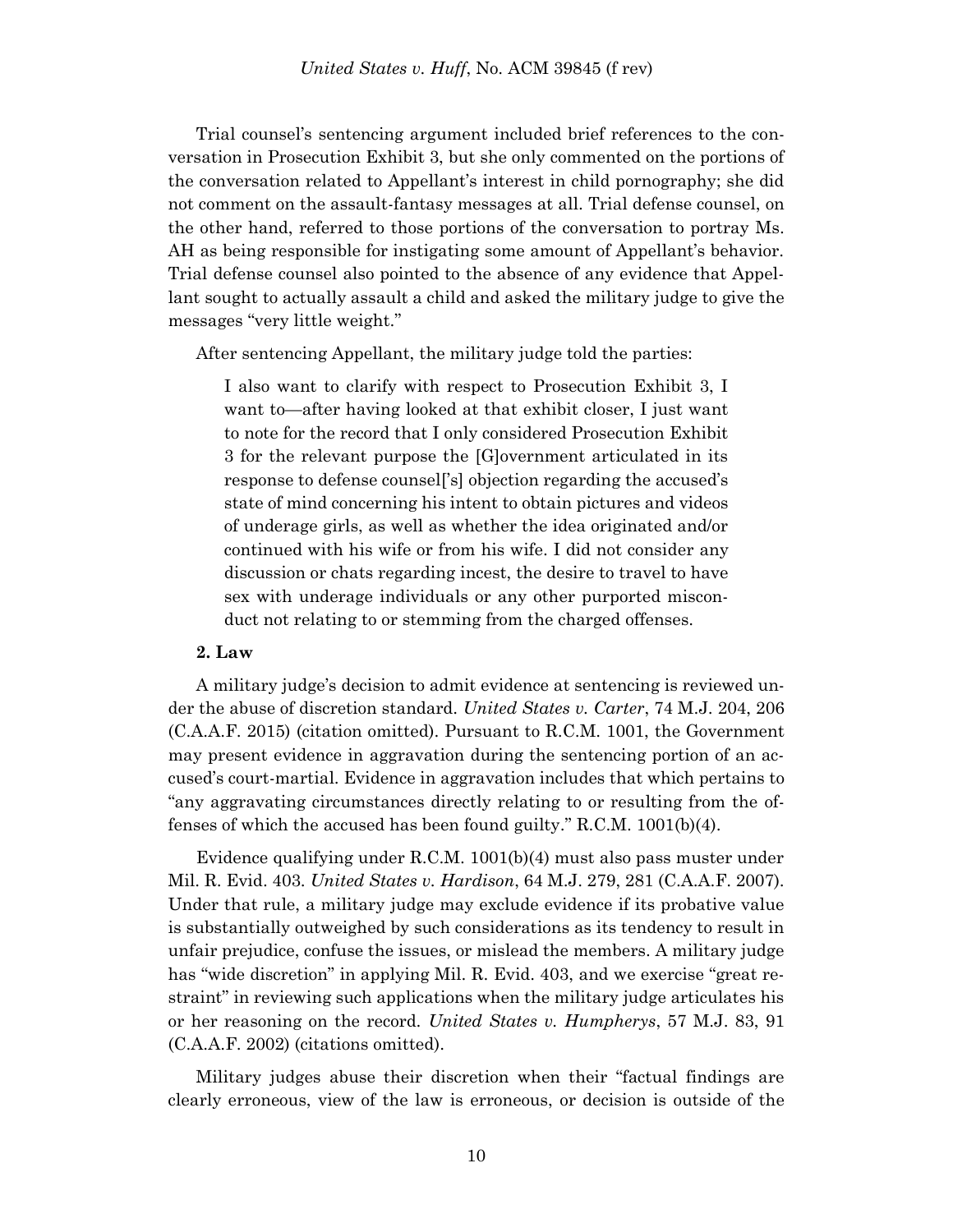range of reasonable choices." *United States v. Hutchins*, 78 M.J. 437, 444 (C.A.A.F. 2019) (citations omitted). In applying the Mil. R. Evid. 403 balancing test, military judges enjoy "wide discretion." *United States v. Manns*, 54 M.J. 164, 166 (C.A.A.F. 2000) (citations omitted). However, we give less deference to military judges' decisions if they do not explain their analysis on the record, and we give military judges no deference when they fail to conduct the analysis at all. *Id.* (citations omitted).

# **3. Analysis**

Appellant argues the military judge erred in admitting Prosecution Exhibit 3 under the theory that its probative value was substantially outweighed by a danger of unfair prejudice and that we should reassess his sentence as a remedy. In support of this argument, Appellant contends the military judge did not provide any analysis on this point. We agree the military judge's analysis under Mil. R. Evid. 403 was lacking, therefore we give the military judge's decision less deference than we otherwise would. Nonetheless, we conclude Appellant is not entitled to relief because he cannot demonstrate he was prejudiced.

At first blush, the military judge's decision to admit Prosecution Exhibit 3 in its entirety seems highly questionable. Three-quarters of the document revolved around Appellant's and Ms. AH's odious fantasies about not only sexually abusing children, but raising them in a household where such abuse is normalized and welcomed. The remainder of the document contained comparatively tepid discussions about whether to look for child pornography online and which websites were more or less likely to have the material they were looking for.

An accused's attitude toward his or her offenses is a relevant matter in sentencing. *United States v. Alis*, 47 M.J. 817, 825 (A.F. Ct. Crim. App. 1998) (citing *United States v. Anderson*, 25 M.J. 779, 781 (A.C.M.R. 1988)). Appellant, however, was not charged with sexually assaulting any children or attempting to do so. Thus, the connection between the messages fantasizing about assaulting children and proper sentencing considerations in Appellant's case is tenuous, at best. While the Government argued the conversation was admissible to demonstrate Appellant's interest in child pornography, the probative force of that proposition is fairly minimal given Appellant had already admitted he and Ms. AH sought out the pornography for the purpose of sexual arousal. The likelihood the conversation would result in unfair prejudice, on the other hand, was substantial, especially insofar as evidence was before the military judge that Appellant was the father of a young child. Evidence of fantasies about sexually assaulting children would likely cause a sentencing authority to question whether Appellant really was the good father he sought to portray himself as. Appellant likely recognized this as well, given his perceived need to attempt to rebut the evidence in his unsworn statement.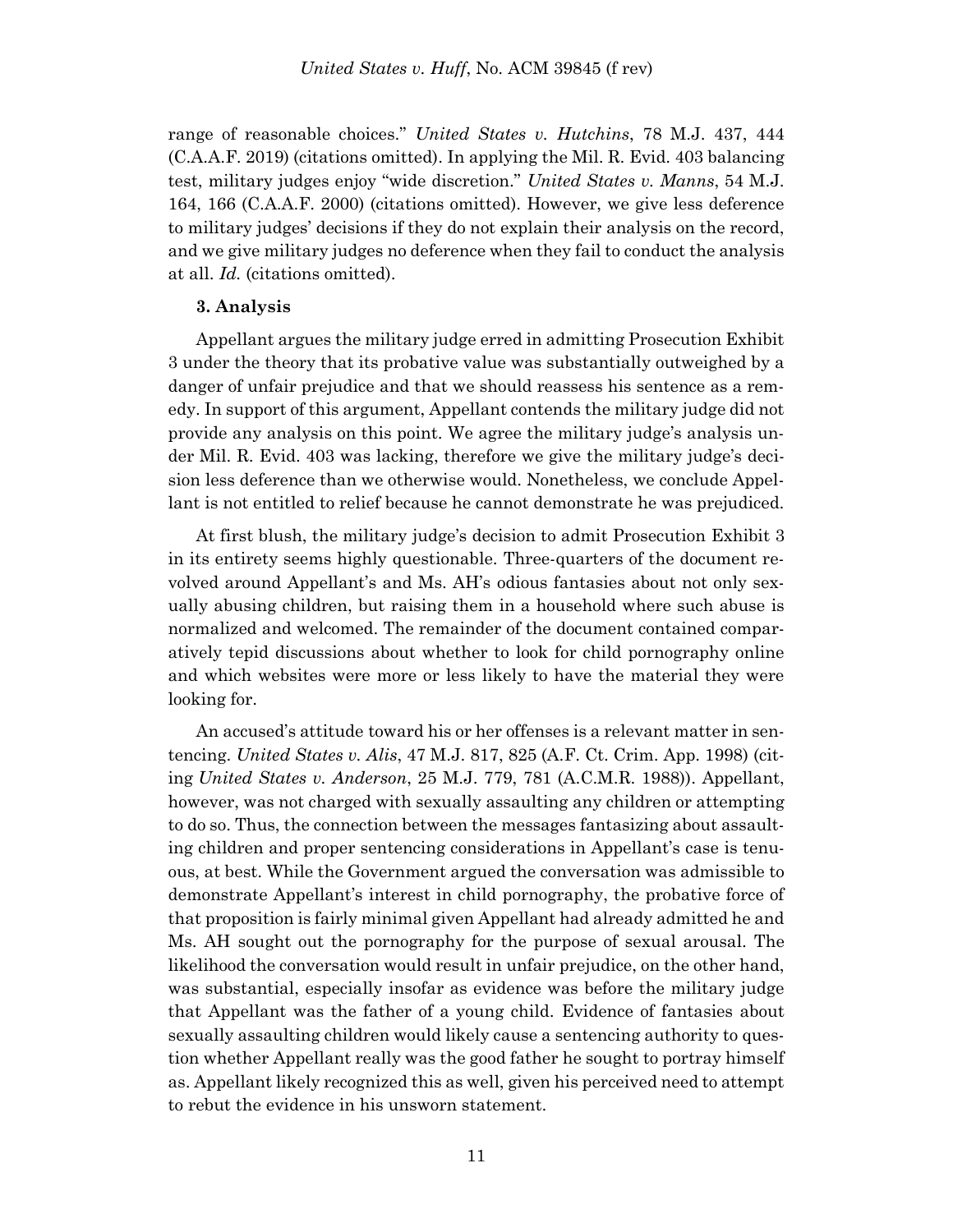Where Appellant's argument loses its force, however, is the point at which the military judge determined he would limit his consideration of the exhibit to Appellant's "state of mind concerning his intent to obtain pictures and videos of underage girls, as well as whether the idea originated and/or continued with his wife or from his wife." Arguably, the better course of action would have been to make this assessment prior to admitting the exhibit in the first place, but the fact of the matter is that the military judge ultimately decided to disregard the assault-fantasy portions of the conversation and only consider those excerpts which actually did pertain to Appellant's attitude toward the offenses he was convicted of. Importantly, Appellant was sentenced by a military judge versed in parsing evidence and determining what information he will and will not consider, even after being exposed to the information. Appellant has not identified any reason why we should not conclude the military judge did not do as he said he would.<sup>6</sup>

In light of the military judge's decision to limit his consideration of Prosecution Exhibit 3 to matters directly related to Appellant's offenses, we conclude Appellant has not shown he was prejudiced by the exhibit's admission. Therefore we need not determine whether the military judge erred in admitting it. Appellant is not entitled to the relief he requests.

### **III. CONCLUSION**

The finding of guilty to Specification 4 of Charge II is modified by excepting the words "and videos." The excepted words are **SET ASIDE** and **DISMISSED WITH PREJUDICE**. The remaining findings and the sentence, as entered and reassessed, are correct in law and fact, and no error prejudicial to the substantial rights of Appellant occurred. Articles 59(a) and 66(d), UCMJ, 10 U.S.C. §§ 859(a), 866(d).

l

<sup>6</sup> The military judge did not provide a line-by-line breakdown of which portions of Prosecution Exhibit 3 he did and did not consider. From our review of the document, we conclude the fantasy portions of the conversation clearly stand apart from the discussions about seeking pornography on the Internet. In the absence of clear evidence to the contrary, we presume military judges know and follow the law. *United States v. Rodriguez*, 60 M.J. 87, 90 (C.A.A.F. 2004).